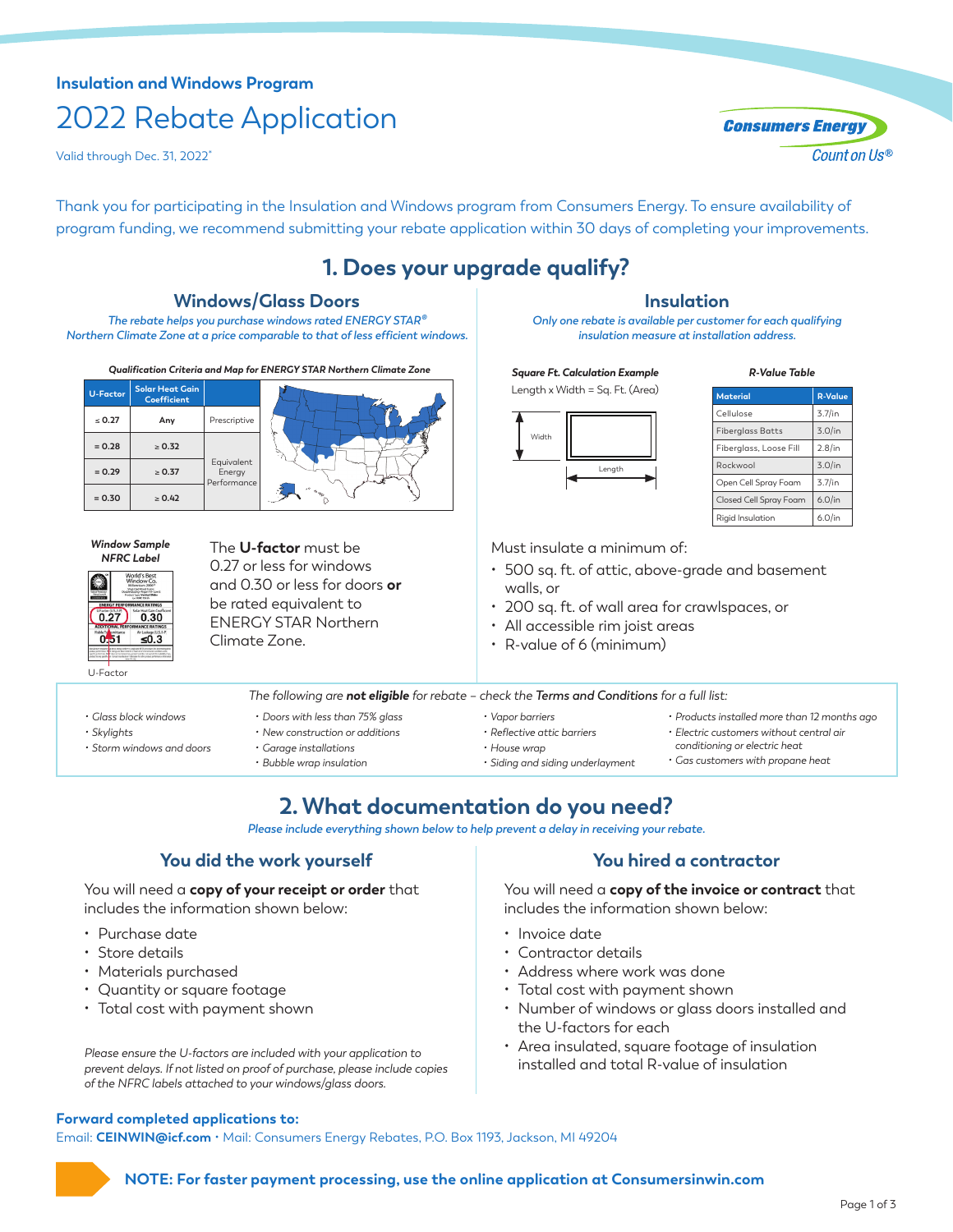# **NOTE: For faster payment processing, use the online application at [Consumersinwin.com](http://Consumersinwin.com)**

| I. Customer Information                                                                                                                    |                                                     |                                                                         |                                  |        | <b>Please note:</b> All fields are required for application processing. |  |
|--------------------------------------------------------------------------------------------------------------------------------------------|-----------------------------------------------------|-------------------------------------------------------------------------|----------------------------------|--------|-------------------------------------------------------------------------|--|
|                                                                                                                                            | Full Name (as it appears on Consumers Energy bill): |                                                                         | Consumers Energy Account Number: |        |                                                                         |  |
| Street Address (where project was completed):                                                                                              |                                                     | City:                                                                   |                                  | State: | ZIP:                                                                    |  |
| Mailing Address (if different from where project was completed):                                                                           |                                                     | City:                                                                   |                                  | State: | ZIP:                                                                    |  |
| Home Phone:                                                                                                                                | Mobile Phone:                                       | Email (to receive rebate status emails):<br><b>Please print clearly</b> |                                  |        |                                                                         |  |
| House Type:                                                                                                                                |                                                     |                                                                         |                                  |        |                                                                         |  |
| Energy Customer Type:<br>Natural Gas □ Electric □ Both                                                                                     | House Square Footage:                               |                                                                         |                                  |        |                                                                         |  |
| Approximate Year House Was Built:<br>$\Box$ 1979 or Older $\Box$ 1980–1999 $\Box$ 2000–Present                                             | Date Improvements Completed:                        |                                                                         |                                  |        |                                                                         |  |
| Primary Heating and Cooling System Type: (check all that apply) □ Natural Gas Furnace □ Natural Gas Boiler □ Electric Furnace or Baseboard |                                                     |                                                                         |                                  |        |                                                                         |  |

## II. Contractor Information

| Company Name:    | Contact Name: |        |      |
|------------------|---------------|--------|------|
|                  |               |        |      |
| Company Address: | City:         | State: | ZIP: |
|                  |               |        |      |
| Phone:           | Email:        |        |      |
|                  |               |        |      |

## III. Insulation

| <b>Insulation Measures</b>                                                                                  | <b>Insulated</b>         | Pre-Existina                | <b>Installed</b>            | <b>Final</b><br><b>R-Value</b> | <b>Consumers Energy Customer Type</b>      |                |
|-------------------------------------------------------------------------------------------------------------|--------------------------|-----------------------------|-----------------------------|--------------------------------|--------------------------------------------|----------------|
|                                                                                                             | <b>Square</b><br>Footage | <b>R-Value</b><br>or Inches | <b>R-Value</b><br>or Inches | or Inches                      | Natural Gas Only<br>Natural Gas + Electric | Electric Only* |
| Roof (Attic) Insulation - R-value of 48 or less<br>(must insulate a minimum of 500 sq. ft. of attic area)   |                          |                             |                             |                                | \$125                                      | \$50           |
| Roof (Attic) Insulation - R-value of 49 to 59<br>(must insulate a minimum of 500 sq. ft. of attic area)     |                          |                             |                             |                                | \$175                                      | \$60           |
| Roof (Attic) Insulation - R-value of 60 or higher<br>(must insulate a minimum of 500 sq. ft. of attic area) |                          |                             |                             |                                | \$200                                      | \$70           |
| Above-Grade Wall Insulation<br>(must insulate a minimum of 500 sq. ft. of wall area)                        |                          |                             |                             |                                | \$125                                      | \$50           |
| <b>Basement Wall Insulation</b><br>(must insulate a minimum of 500 sq. ft. of wall area)                    |                          |                             |                             |                                | \$50                                       | \$50           |
| <b>Crawlspace Insulation</b><br>(must insulate a minimum of 200 sq. ft. of wall area)                       |                          |                             |                             |                                | \$50                                       | \$10           |
| <b>Rim Joist Insulation</b><br>(must insulate all accessible rim joist areas)                               |                          |                             |                             |                                | \$50                                       | \$20           |

\*Electric-only customers must have electric heat or central air conditioning.

## IV. Windows

| <b>Window or Patio Door Manufacturer</b> |                                                                                             | U-Factor (required) | <b>Windows</b>                 |  |
|------------------------------------------|---------------------------------------------------------------------------------------------|---------------------|--------------------------------|--|
|                                          | Windows <sup>+</sup><br><b>Doors</b><br>$\overline{0.27}$ or Less $\overline{0.30}$ or Less |                     | <b>Patio Doors</b>             |  |
|                                          |                                                                                             |                     | _# of Windows @ \$15 each      |  |
|                                          |                                                                                             |                     | . # of Patio Doors @ \$40 each |  |

† Or be rated equivalent to ENERGY STAR Northern Climate Zone.



**The [ConsumersEnergy.com/myhome](http://ConsumersEnergy.com/myhome)**